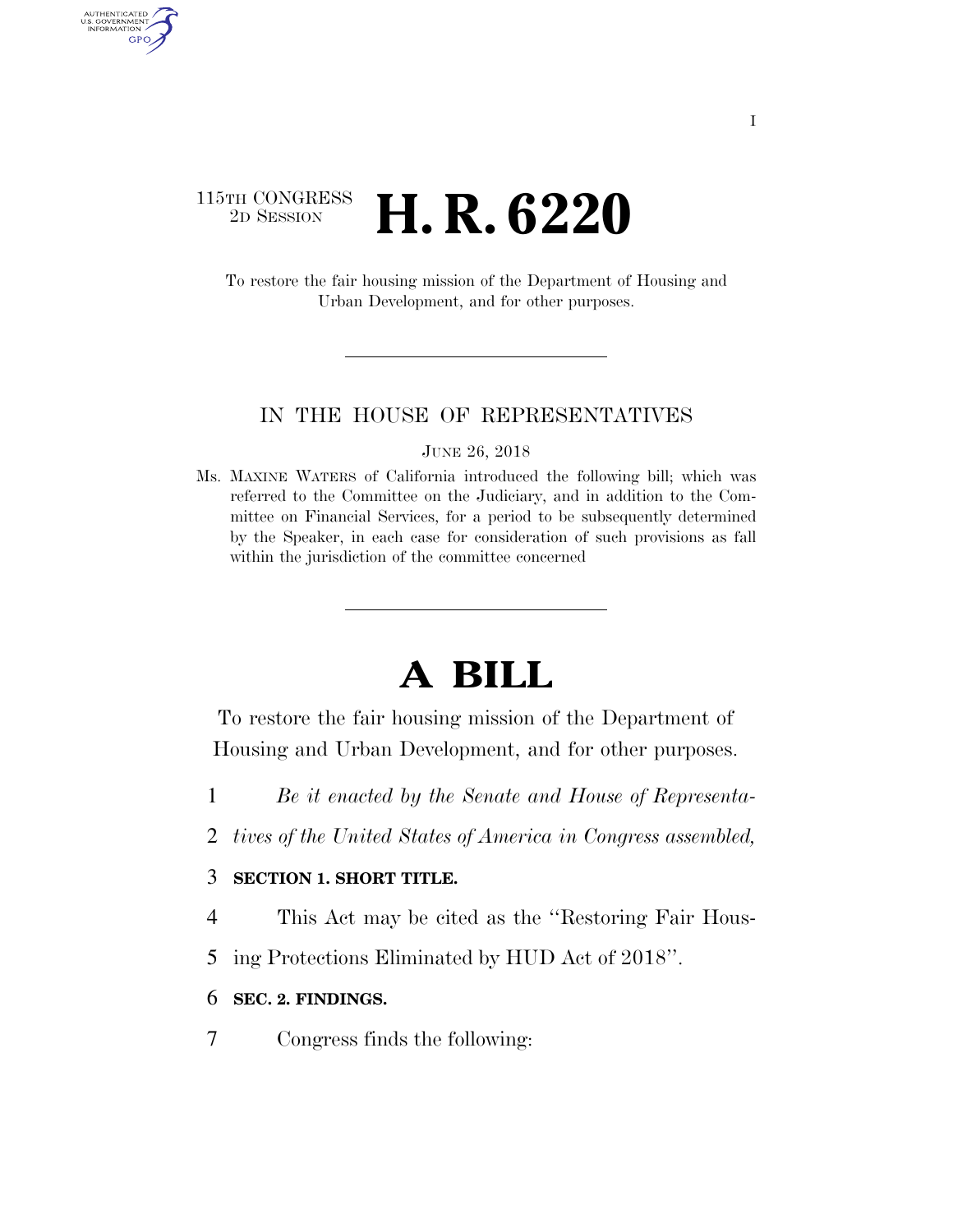(1) The current Administration has taken sev- eral steps that seriously undermine fair housing pro-tections for all people in America.

 (2) On March 10, 2017, the Department of Housing and Urban Development withdrew a Fed- eral Register notice regarding a proposal to require owners and operators of homeless shelters receiving funding from the Department of Housing and Urban Development to post a notice informing indi- viduals of their rights under the Department of Housing and Urban Development's rule entitled ''Equal Access in Accordance with an Individual's Gender Identity in Community Planning and Devel-opment Programs''.

 (3) On January 5, 2018, the Department of Housing and Urban Development published a Fed- eral Register notice that delayed implementation of the Affirmatively Furthering Fair Housing rule for local governments, which carries out a key mandate under the Fair Housing Act.

 (4) On March 6, 2018, the Huffington Post re- ported that a leaked Department of Housing and Urban Development internal memo indicated that the Department's mission statement would be changed to remove language referring to ''inclusive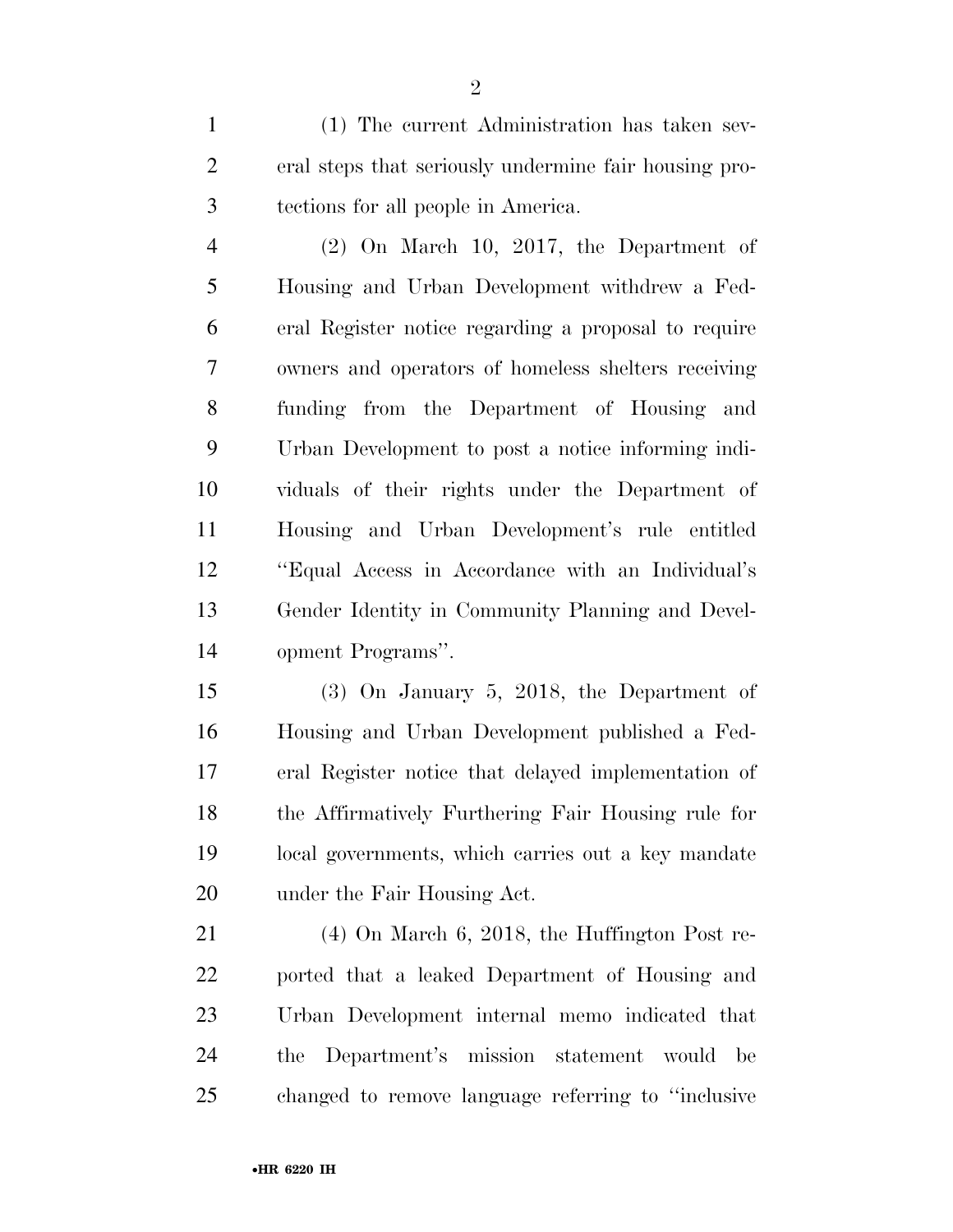and sustainable communities free from discrimina-tion.''

 (5) On March 28, 2018, the New York Times reported that the Department of Housing and Urban Development is attempting to scale back Fed- eral efforts to enforce fair housing laws by freezing enforcement actions against local governments and businesses.

 (6) On May 23, 2018, the Department of Hous- ing and Urban Development issued a notice stating that it is withdrawing the ''Local Government As- sessment Tool'' which assists local governments in meeting their obligations under the Fair Housing Act's mandate to affirmatively further fair housing. **SEC. 3. MISSION OF THE DEPARTMENT OF HOUSING AND** 

#### **URBAN DEVELOPMENT.**

 Section 2 of the Department of Housing and Urban Development Act (42 U.S.C. 3531) is amended—

 (1) in the section heading, by inserting ''; MIS-20 SION OF DEPARTMENT" after "PURPOSE";

21 (2) by inserting "(a) PURPOSE.—" after "SEC. 2.''; and

 (3) by adding at the end the following new sub-section: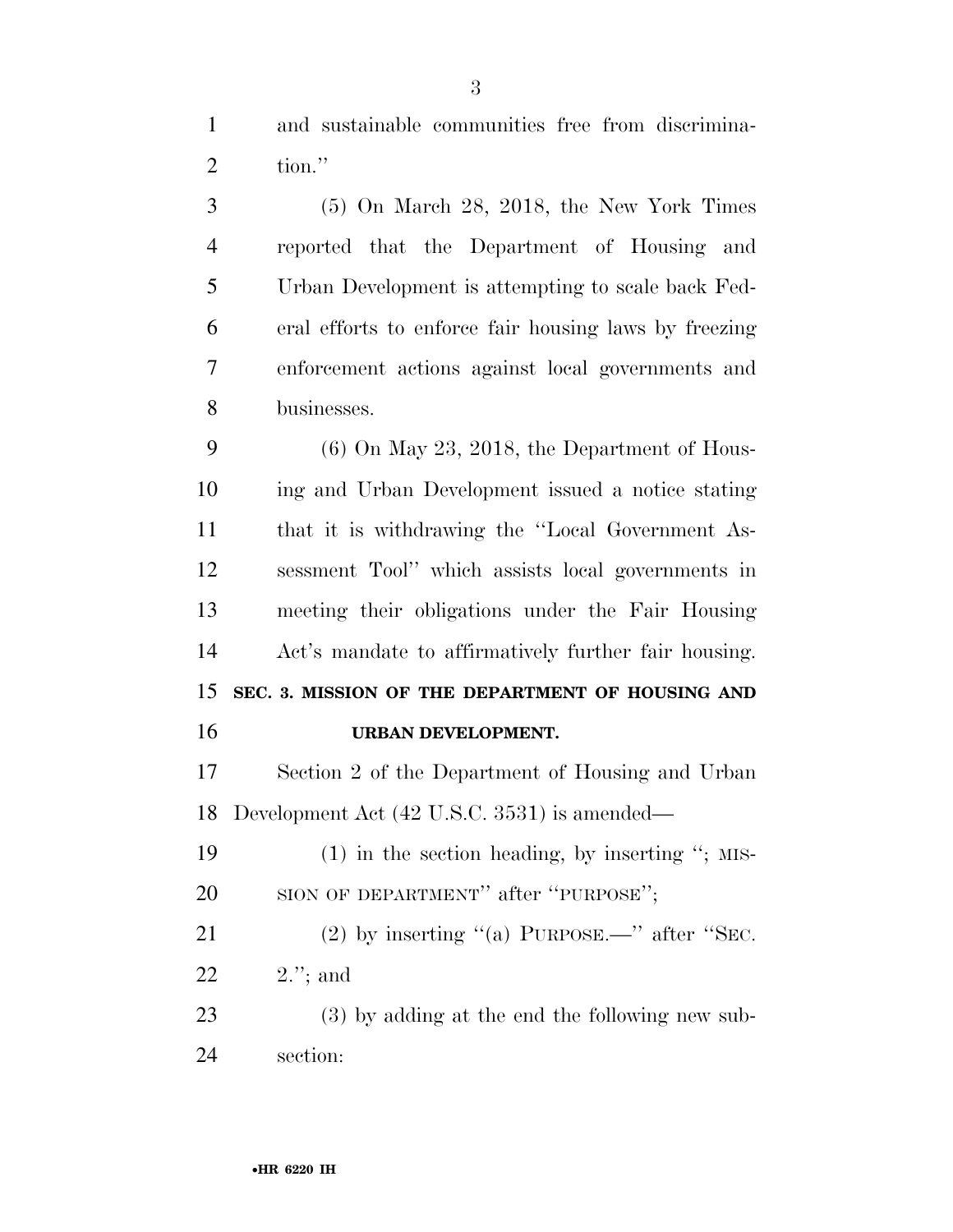''(b) MISSION OF DEPARTMENT.—The mission of the Department of Housing and Urban Development shall be to create strong, sustainable, inclusive communities and quality affordable homes for all. The Department shall work to strengthen the housing market to bolster the econ- omy and protect consumers, meet the need for quality af- fordable rental homes, utilize housing as a platform for improving quality of life, build inclusive and sustainable communities free from discrimination, and transform the way the Department does business.''.

### **SEC. 4. IMPLEMENTATION OF AFFIRMATIVELY FUR-THERING FAIR HOUSING REGULATION.**

 Not later than 90 days after the date of the enact- ment of this Act, the Secretary of Housing and Urban Development shall require local government consolidated plan participants required to submit an assessment of fair housing pursuant to the final rule entitled ''Affirmatively Furthering Fair Housing'' (24 C.F.R. 5.150 through 5.180) to submit such a plan.

## **SEC. 5. REINSTATEMENT OF FAIR HOUSING ASSESSMENT TOOL.**

 Not later than 30 days after the date of the enact- ment of this Act, the Secretary of Housing and Urban Development shall restore the availability of the Local Government Assessment Tool for use by local governments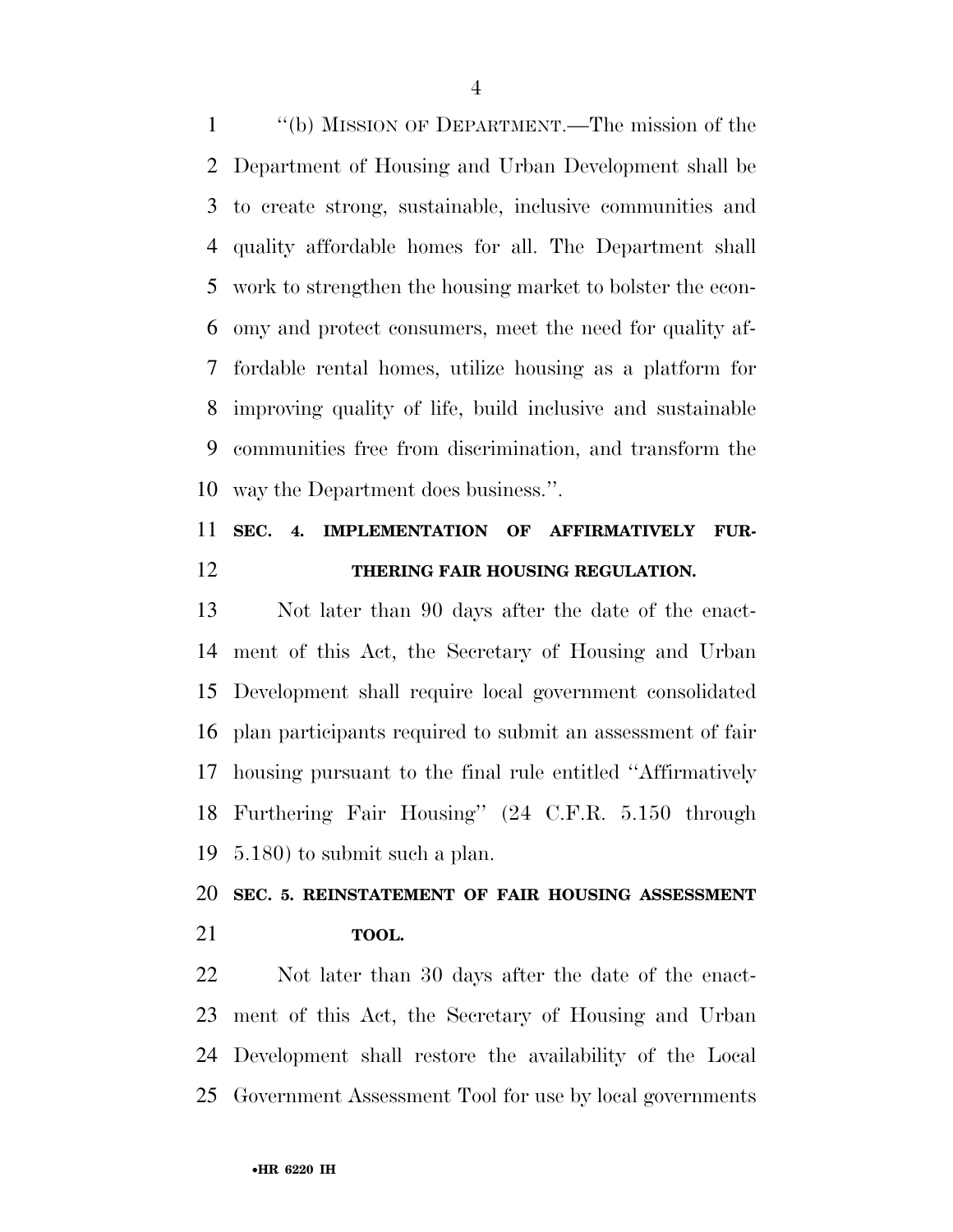in conducting assessments of fair housing under the Af-firmatively Furthering Fair Housing regulations.

# **SEC. 6. REISSUANCE OF NOTICE ON SEXUAL ORIENTATION**

### **AND GENDER IDENTITY EQUAL ACCESS RULE.**

 Not later than 30 days after the date of the enact- ment of this Act, the Secretary of Housing and Urban Development shall reissue the ''Notice on Equal Access Regardless of Sexual Orientation, Gender Identity, or Marital Status for HUD's Community Planning and De- velopment Programs'' as revised by publication in the Federal Register on February 7, 2017. The Secretary shall finalize such notice as soon as practicable.

### **SEC. 7. REVIEW OF ONLINE COMPLAINTS OF VIOLATIONS OF FAIR HOUSING ACT.**

 Not later than 180 days after the date of the enact- ment of this Act, the Secretary of Housing and Urban Development shall submit to Congress a report which con-tains—

 (1) a review of the complaints filed with the Secretary under section 810 of the Fair Housing Act (42 U.S.C. 3610) during the 5-year period pre- ceding the date of the enactment of this Act that al- leged a discriminatory housing practice involving an online platform; and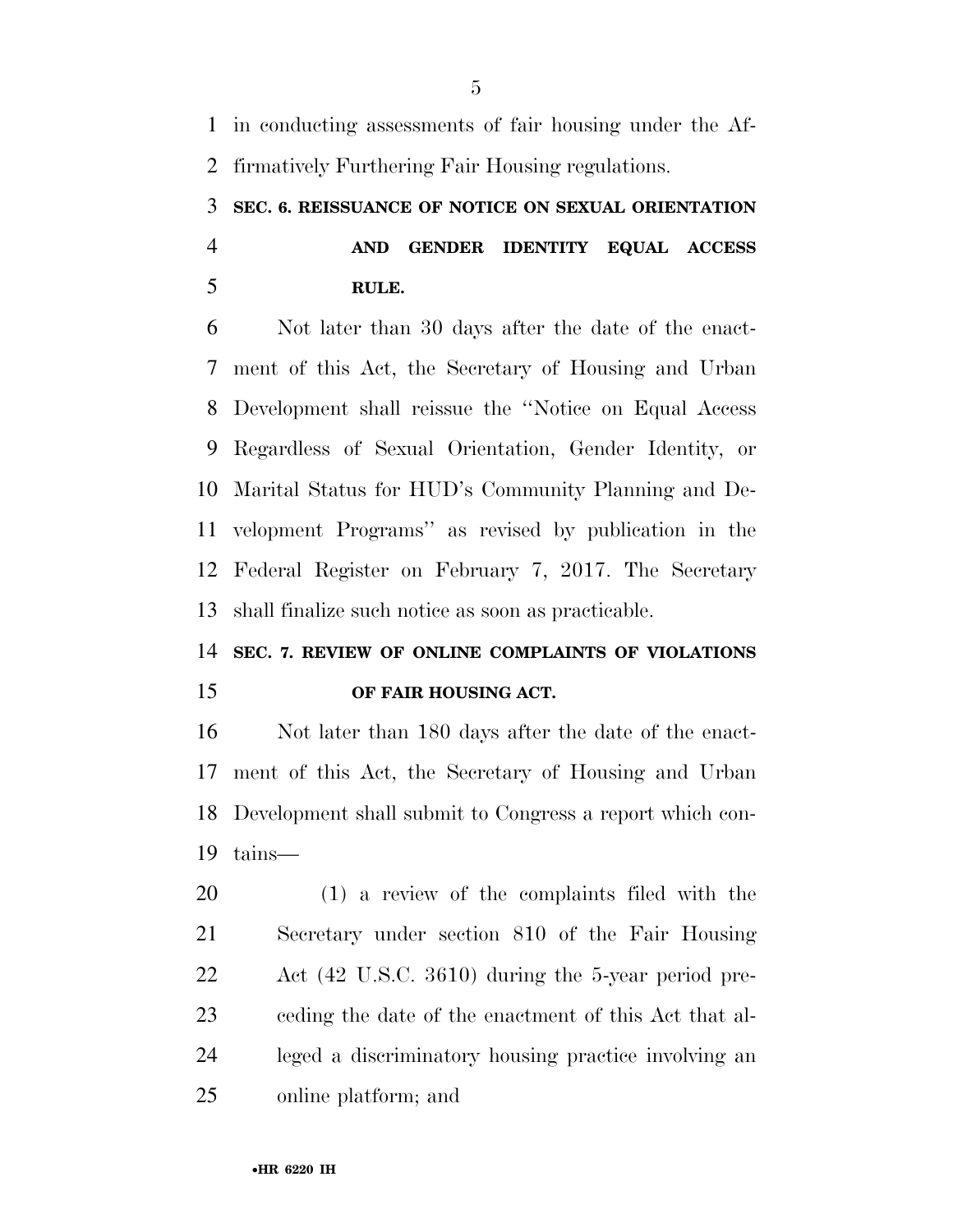(2) an analysis of trends and risks related to discrimination occurring in connection with the use of online platforms to rent or purchase housing, the sufficiency of the Fair Housing Act to remedy dis- crimination during the rental or purchase of housing through online platforms, and steps the Secretary plans to take to address such discrimination.

### **SEC. 8. PUBLICLY AVAILABLE DATABASE FOR FAIR HOUS-ING COMPLAINTS.**

 (a) IN GENERAL.—The Secretary of Housing and Urban Development shall develop, and update on an an- nual basis, a database that is publicly available on the website of the Department of Housing and Urban Devel- opment, which includes, subject to applicable confiden-tiality constraints, for the previous year, the following:

 (1) The total number of complaints alleging vio- lations of the Fair Housing Act that were received by the Department of Housing and Urban Develop- ment, disaggregated with respect to both number and percentage, by each class of persons protected under such Act.

 (2) The number and percentage of the total number of complaints referred to in paragraph (1) that were made by tenants of, and applicants for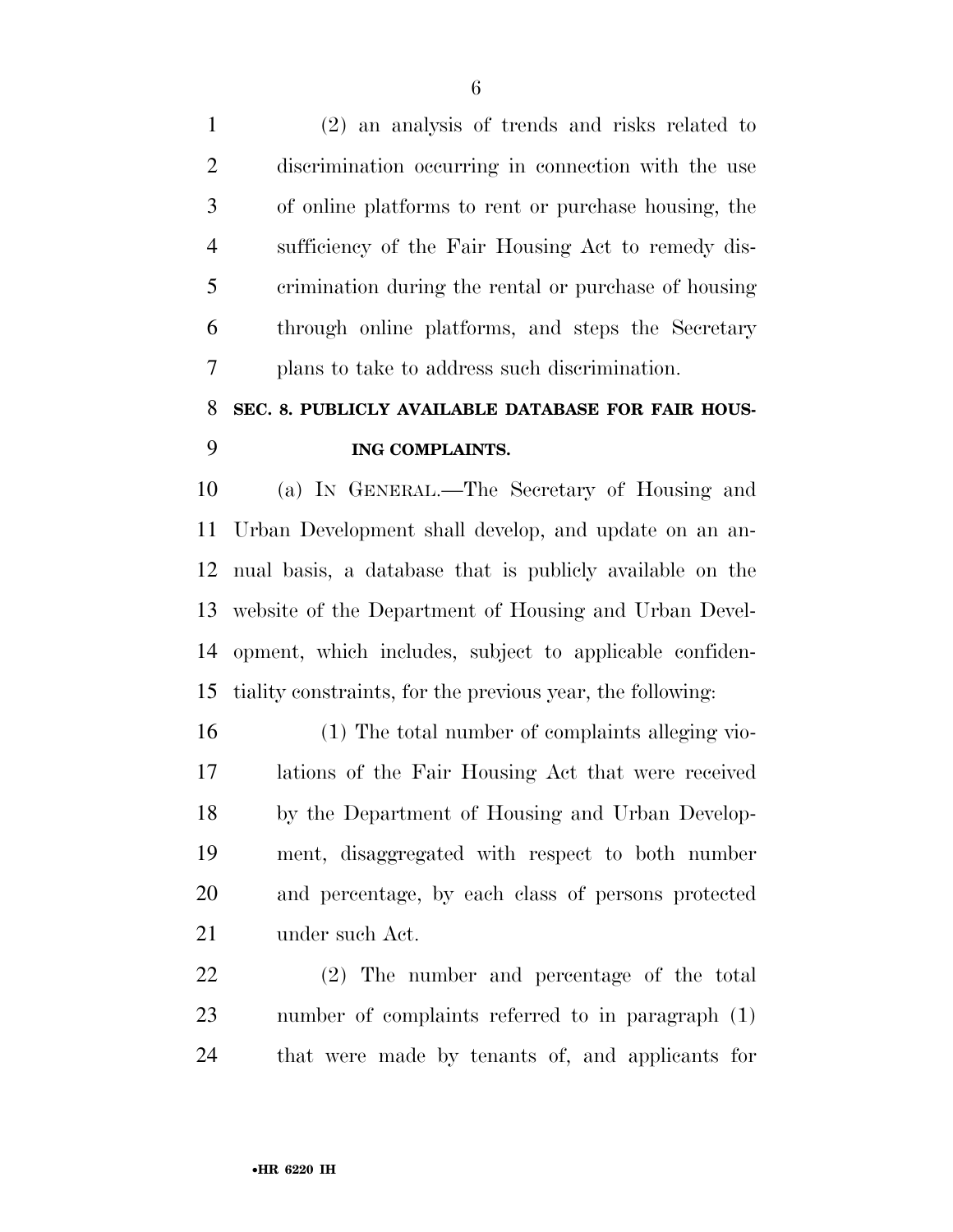|   | programs for, covered housing, disaggregated by the |
|---|-----------------------------------------------------|
| 2 | program for assistance for the covered housing.     |
| 3 | (3) For each State, the number and percentage       |
| 4 | of the total number of complaints referred to in    |
|   |                                                     |

 paragraph (1) that were made by residents of such State.

 (4) The number and percentage of the total number of complaints referred to in paragraph (1) that alleged that the complainant was retaliated against after reporting the alleged violation and, of such number, the number and percentage that al-leged that the complainant was retaliatorily evicted.

 (5) The status of the complaints referred to in paragraph (1), including a detailed description of the resolutions and remedies provided and, for com- plaints that were administratively closed, of the rea-sons for such closures.

 (6) The number and percentage of the total number of complaints referred to in paragraph (1) that were handled by State or local agencies assisted under the Fair Housing Assistance Program author- ized under sections 810 and 817 of the Fair Hous-23 ing Act (42 U.S.C. 3610, 3616).

 (7) The number and percentage of the total number of complaints regarding discrimination in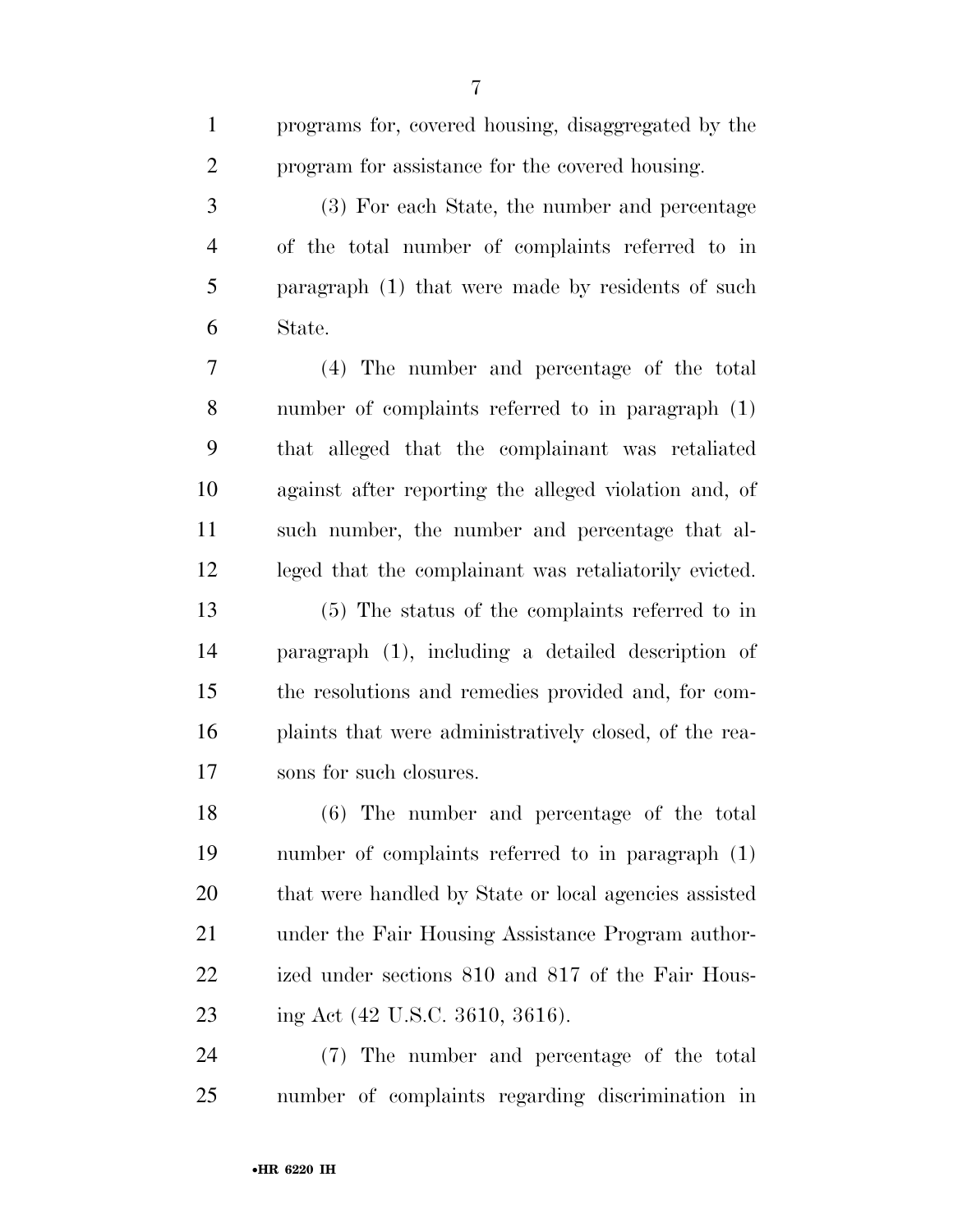the sale or rental of housing that were referred to the Department of Justice by the Department of Housing and Urban Development and the number and percentage of such total number of complaints handled by the Department of Justice that were not referred by the Department of Housing and Urban Development.

 (b) COVERED HOUSING.—For purposes of this Act, the term ''covered housing'' means—

 (1) housing assisted under the program for sup- portive housing for the elderly under section 202 of the Housing Act of 1959 (12 U.S.C. 1701q), includ-13 ing the direct loans program under such section 202 as in effect before the enactment of the Cranston- Gonzalez National Affordable Housing Act (Public Law 101–625; November 28, 1990);

 (2) housing assisted under the program for sup- portive housing for persons with disabilities under section 811 of the Cranston-Gonzalez National Af-20 fordable Housing Act (42 U.S.C. 8013);

 (3) housing assisted under the program for housing opportunities for people with AIDS/HIV under subtitle D of title VIII of the Cranston-Gon- zalez National Affordable Housing Act (42 U.S.C. (42 U.S.C. 12901 et seq.);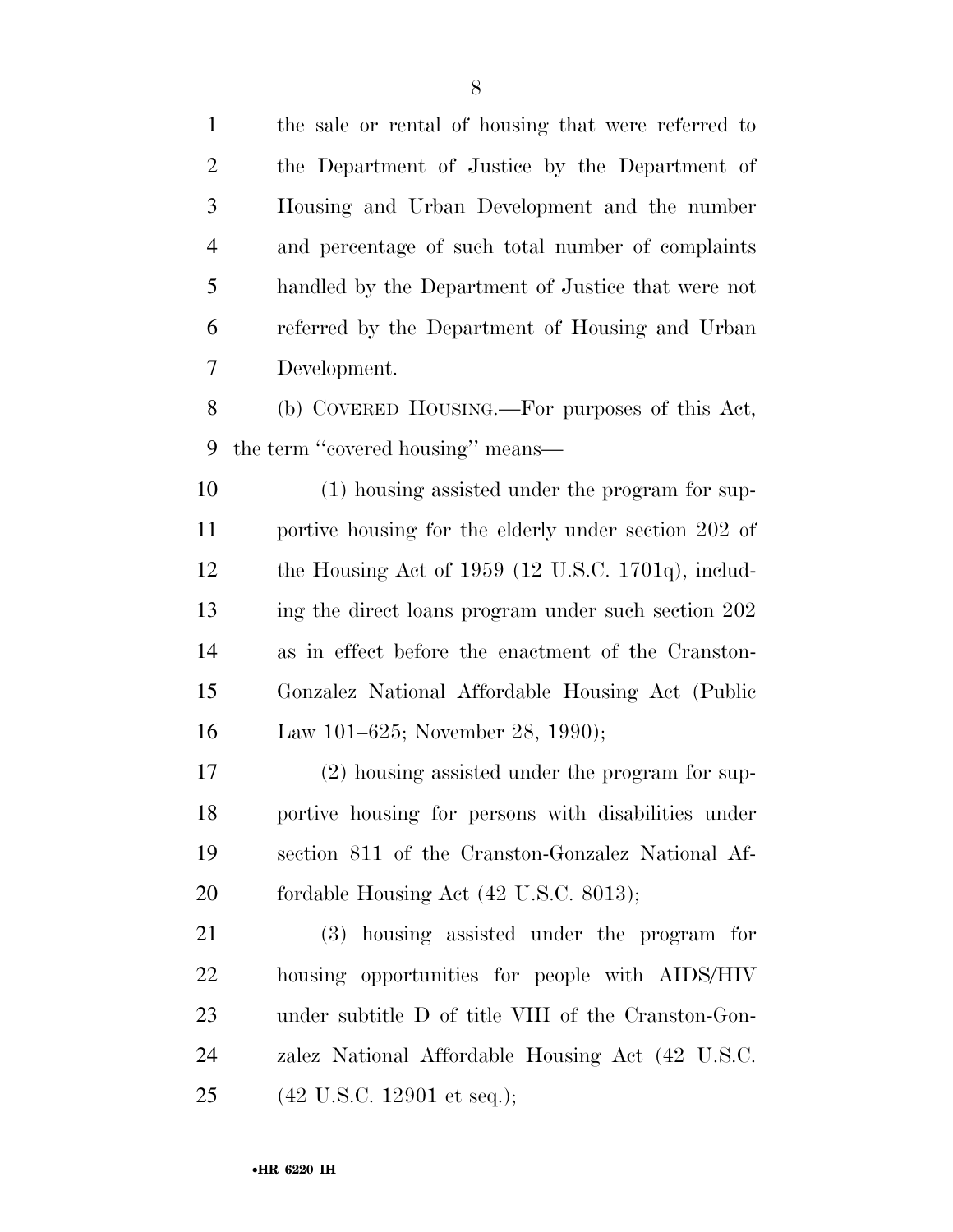| $\mathbf{1}$   | (4) housing assisted under any of the programs              |
|----------------|-------------------------------------------------------------|
| $\overline{2}$ | under subtitles B through F of title IV of the              |
| 3              | McKinney-Vento Homeless Assistance Act (42                  |
| $\overline{4}$ | U.S.C. 11371 et seq.);                                      |
| 5              | (5) housing assisted under the HOME Invest-                 |
| 6              | ments Partnerships program under subtitle A of title        |
| 7              | II of the Cranston-Gonzalez National Affordable             |
| 8              | Housing Act $(42 \text{ U.S.C. } 12741 \text{ et seq.});$   |
| 9              | $(6)$ housing assisted under the rent supplement            |
| 10             | program under section 101 of the Housing and                |
| 11             | Urban Development Act of 1965 (12 U.S.C. 1701s);            |
| 12             | (7) housing financed by a loan or mortgage                  |
| 13             | that is insured under section $221(d)(3)$ of the Na-        |
| 14             | tional Housing Act $(12 \text{ U.S.C. } 1715l(d)(3))$ that  |
| 15             | bears interest at a rate determined under the proviso       |
| 16             | of paragraph $(5)$ of such section $221(d)$ ;               |
| 17             | (8) housing insured, assisted, or held by the               |
| 18             | Secretary or a State or State agency under the mul-         |
| 19             | tifamily rental assistance program under section 236        |
| 20             | of the National Housing Act $(12 \text{ U.S.C. } 1715z-1);$ |
| 21             | $(9)$ public housing assisted under title I of the          |
| 22             | United States Housing Act of 1937 (42 U.S.C. 1437)          |
| 23             | et seq.);                                                   |
| 24             | $(10)$ a dwelling unit assisted under the Housing           |
| 25             | Choice Voucher program for rental assistance under          |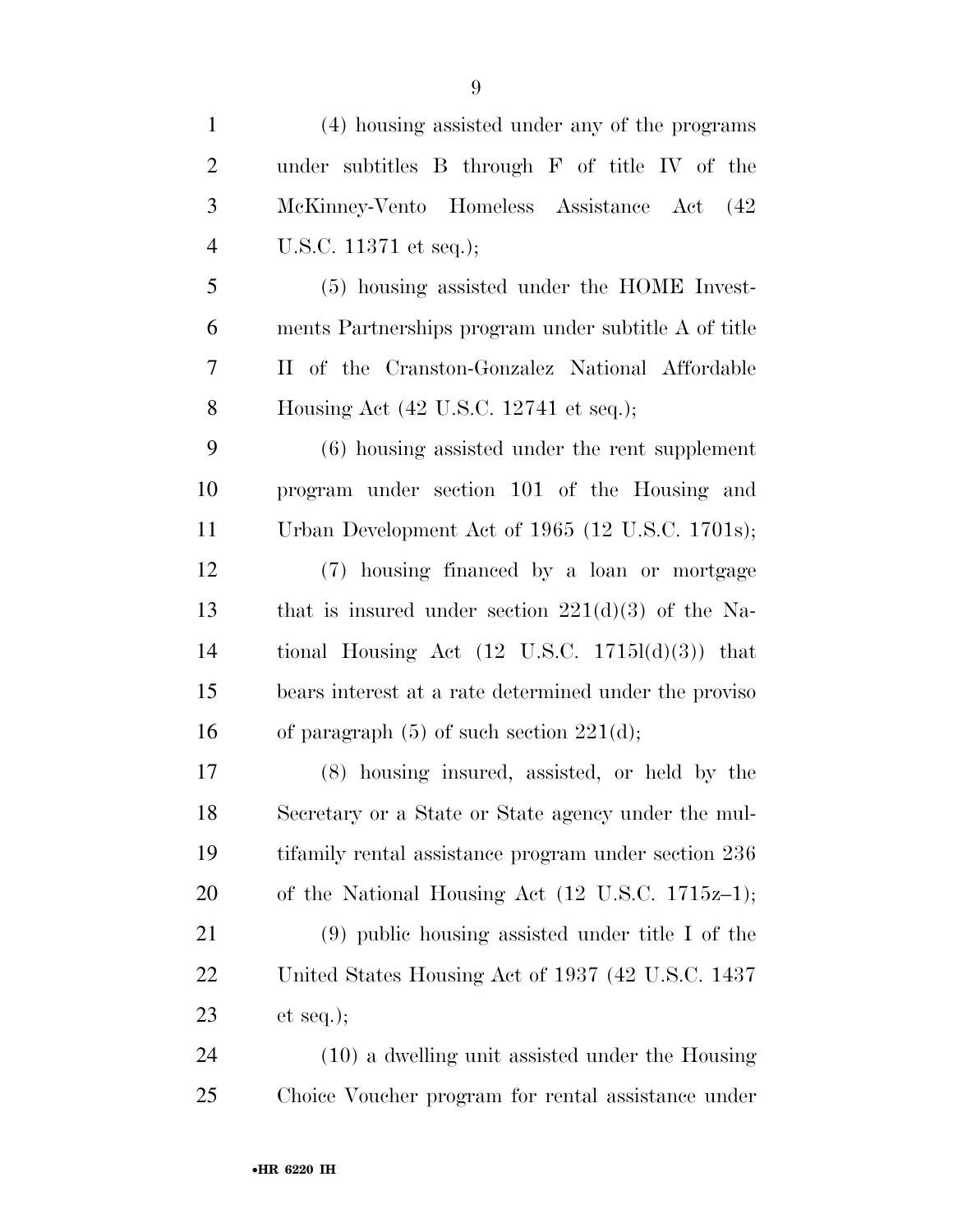| $\mathbf{1}$   | section $8(0)$ of the United States Housing Act of    |
|----------------|-------------------------------------------------------|
| $\overline{2}$ | 1937 (42 U.S.C. 1437f(o));                            |
| 3              | (11) housing assisted with project-based rental       |
| $\overline{4}$ | assistance provided under section 8 of the United     |
| 5              | States Housing Act of 1937 (42 U.S.C. 1437f);         |
| 6              | $(12)$ housing assisted with funds from the           |
| 7              | Housing Trust Fund as established under section       |
| 8              | 1338 of the Federal Housing Enterprises Financial     |
| 9              | Safety and Soundness Act of 1992 (12 U.S.C.           |
| 10             | 4568);                                                |
| 11             | (13) housing assisted under any of the rural          |
| 12             | housing assistance programs under section 514, 515,   |
| 13             | 516, 533, 538, or 542 of the Housing Act of 1949      |
| 14             | (42 U.S.C. 1484, 1485, 1486, 1490m, 1490p-2,          |
| 15             | 1490r);                                               |
| 16             | (14) any housing project for which equity is          |
| 17             | provided through any low-income housing tax credit    |
| 18             | pursuant to section 42 of the Internal Revenue Code   |
| 19             | of 1986 (26 U.S.C. 42);                               |
| 20             | $(15)$ housing assisted under the Comprehensive       |
| 21             | Service Programs for Homeless Veterans program        |
| 22             | under subchapter II of chapter 20 of title 38, United |
| 23             | States Code (38 U.S.C. 2011 et seq.);                 |

 (16) housing and facilities assisted under the grant program for homeless veterans with special